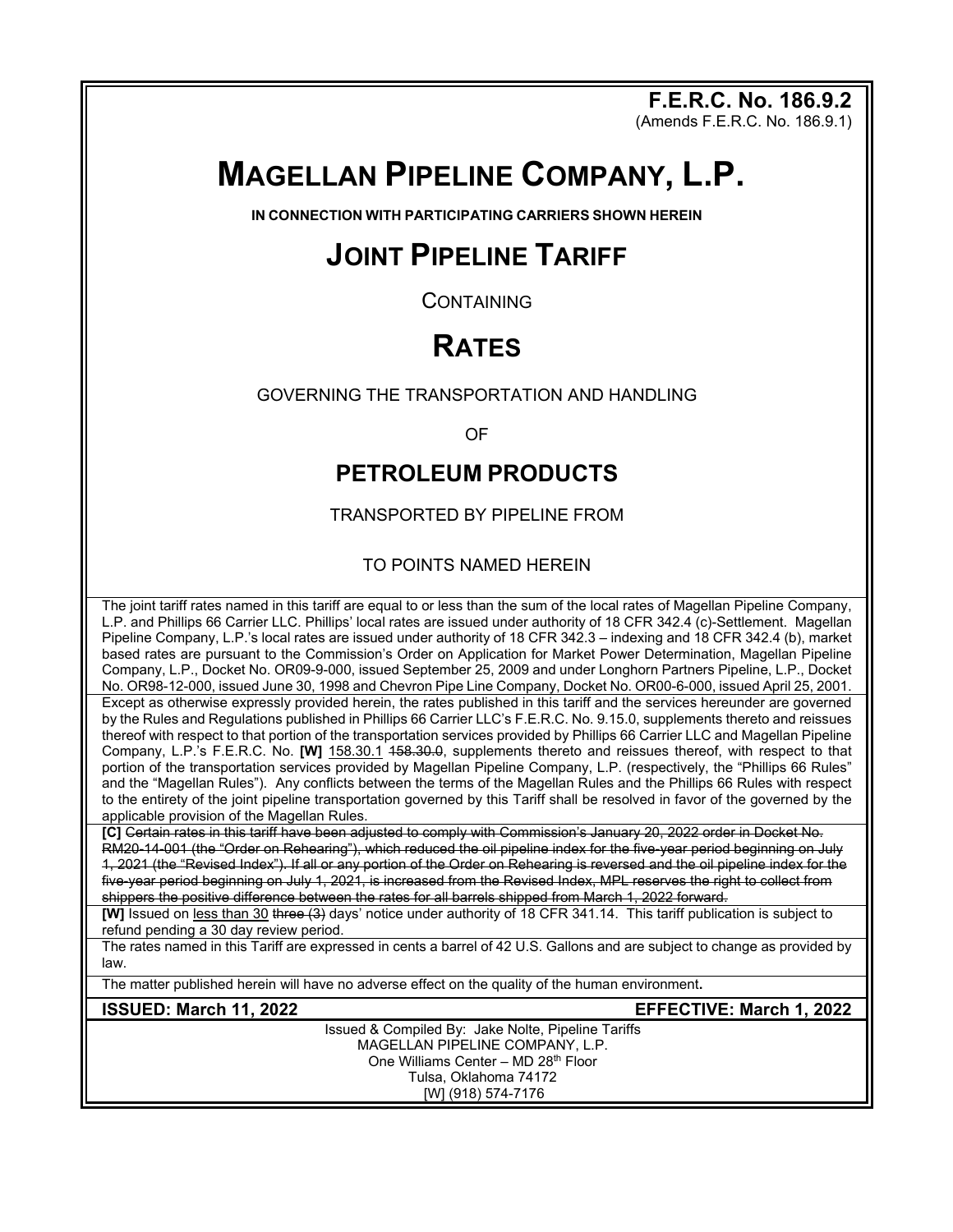### PARTICIPATING CARRIERS

Phillips 66 Carrier LLC

r

| <b>JOINT RATES - PETROLEUM PRODUCTS</b><br>[U] Unchanged. All rates on this page are unchanged.<br>All Rates are for pipeline transportation only. |                                                                                                             |                                                                    |                                 |                                            |                           |  |  |
|----------------------------------------------------------------------------------------------------------------------------------------------------|-------------------------------------------------------------------------------------------------------------|--------------------------------------------------------------------|---------------------------------|--------------------------------------------|---------------------------|--|--|
| (Rates In Cents Per Barrel)                                                                                                                        |                                                                                                             |                                                                    |                                 |                                            |                           |  |  |
| Item                                                                                                                                               | <b>FROM</b><br>(Origin)                                                                                     | TO<br>(Destination)                                                | Uncommitted<br>Shipper<br>Rates | <b>Committed Shipper Rates</b><br>[Note 1] |                           |  |  |
| No.                                                                                                                                                |                                                                                                             |                                                                    |                                 | Tier 2 Rates<br>15-25 MBPD                 | Tier 3 Rates<br>5-15 MBPD |  |  |
|                                                                                                                                                    | Pasadena,<br>TX<br>(Phillips 66<br>Carrier LLC.<br>Pasadena, TX<br>and/or<br>Kinder Morgan<br>Pasadena, TX) | Tulsa, OK                                                          | 253.21                          | 255.90                                     | 258.12                    |  |  |
|                                                                                                                                                    |                                                                                                             | North Little Rock (MPL), AR                                        | 349.27                          | 351.96                                     | 354.18                    |  |  |
|                                                                                                                                                    |                                                                                                             | North Little Rock (Others), AR                                     | 360.94                          | 363.63                                     | 365.85                    |  |  |
|                                                                                                                                                    |                                                                                                             | Albuquerque Station<br>Bernalillo County, NM                       | 705.06                          | 707.75                                     | 709.97                    |  |  |
| 100                                                                                                                                                |                                                                                                             | <b>Belen Station</b><br>Valencia County, NM                        | 678.77                          | 681.46                                     | 683.68                    |  |  |
|                                                                                                                                                    |                                                                                                             | SFPP, LP (Kinder Morgan Pipe Line)<br>El Paso, TX (El Paso County) | 463.32                          | 466.01                                     | 468.23                    |  |  |
|                                                                                                                                                    |                                                                                                             | Frontera Juarez Pipeline (PMI) El<br>Paso, TX (El Paso County) (a) | 463.32                          | 466.01                                     | 468.23                    |  |  |
|                                                                                                                                                    |                                                                                                             | Santa Teresa<br>(UP Fuel Depot), NM                                | 499.01                          | 501.70                                     | 503.92                    |  |  |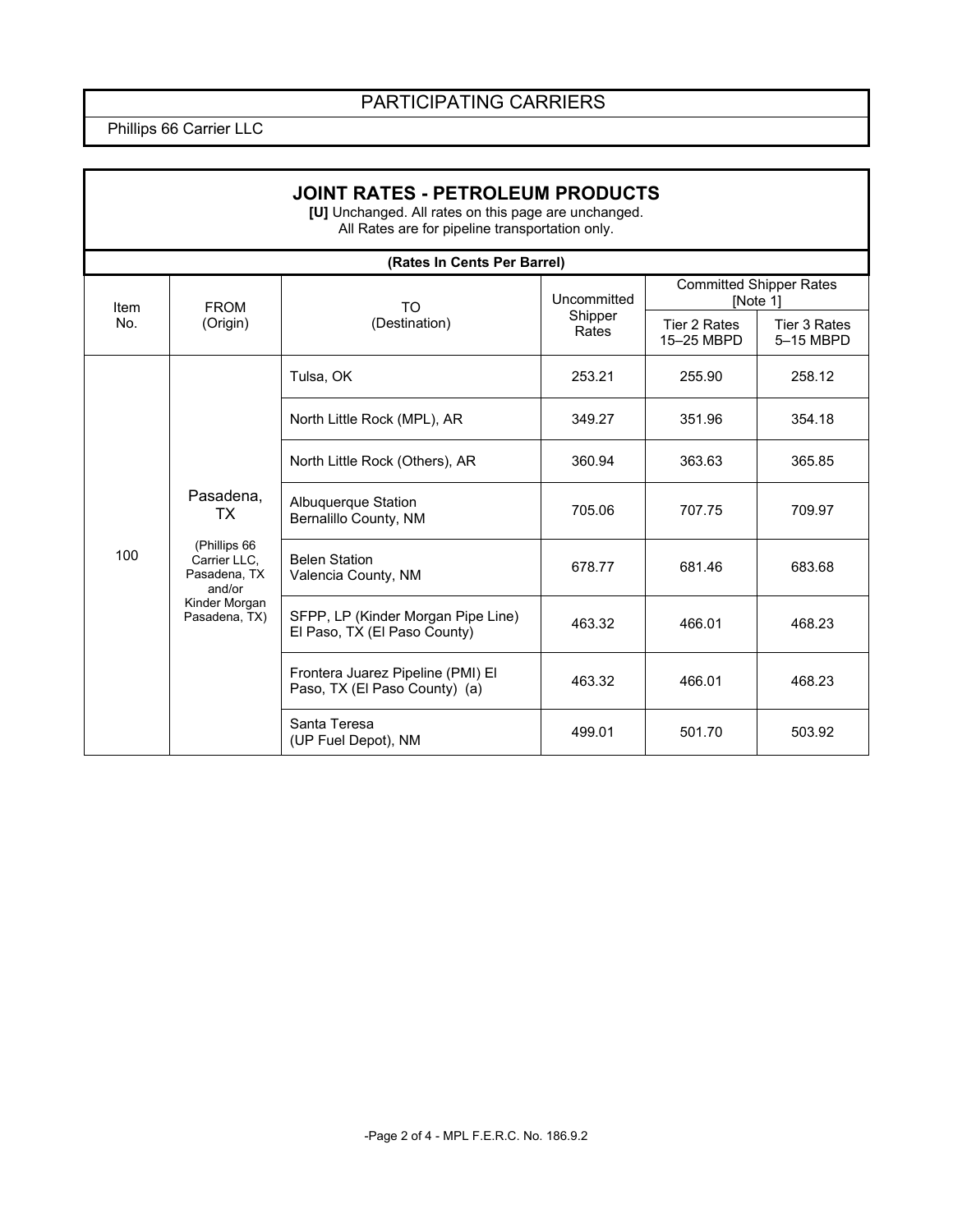|  | <b>JOINT RATES - PETROLEUM PRODUCTS - Continued</b> |  |  |
|--|-----------------------------------------------------|--|--|
|--|-----------------------------------------------------|--|--|

**[U]** Unchanged. All rates on this page are unchanged. All Rates are for pipeline transportation only.

| (Rates In Cents Per Barrel) |                          |                                                                             |                                 |                                            |                           |
|-----------------------------|--------------------------|-----------------------------------------------------------------------------|---------------------------------|--------------------------------------------|---------------------------|
| Item<br>No.                 | <b>FROM</b><br>(Origin)  | <b>TO</b><br>(Destination)                                                  | Uncommitted<br>Shipper<br>Rates | <b>Committed Shipper Rates</b><br>[Note 1] |                           |
|                             |                          |                                                                             |                                 | Tier 2 Rates<br>15-25 MBPD                 | Tier 3 Rates<br>5-15 MBPD |
| 200                         | Texas City,<br><b>TX</b> | Tulsa, OK                                                                   | 283.50                          | 286.19                                     | 288.41                    |
|                             |                          | North Little Rock (MPL), AR                                                 | 379.56                          | 382.25                                     | 384.47                    |
|                             |                          | North Little Rock (Others), AR                                              | 391.23                          | 393.92                                     | 396.14                    |
|                             |                          | Albuquerque Station<br>Bernalillo County, NM                                | 735.35                          | 738.04                                     | 740.26                    |
|                             |                          | <b>Belen Station</b><br>Valencia County, NM                                 | 709.06                          | 711.75                                     | 713.97                    |
|                             |                          | SFPP, LP (Kinder Morgan Pipe Line)<br>El Paso, TX (El Paso County)          | 493.61                          | 496.30                                     | 498.52                    |
|                             |                          | Frontera Juarez Pipeline (PMI) El<br>Paso, TX (El Paso County) (a)          | 493.61                          | 496.30                                     | 498.52                    |
|                             |                          | Santa Teresa<br>(UP Fuel Depot), NM                                         | 529.30                          | 531.99                                     | 534.21                    |
|                             |                          | MPL Galena Park, Jct.<br>(Holland Ave Jct),<br>(Harris County), TX [Note 2] | 58.78                           | 61.47                                      | 63.69                     |
|                             |                          | Kinder Morgan Galena Park, (Harris<br>County), TX [Note 2]                  | 58.78                           | 61.47                                      | 63.69                     |